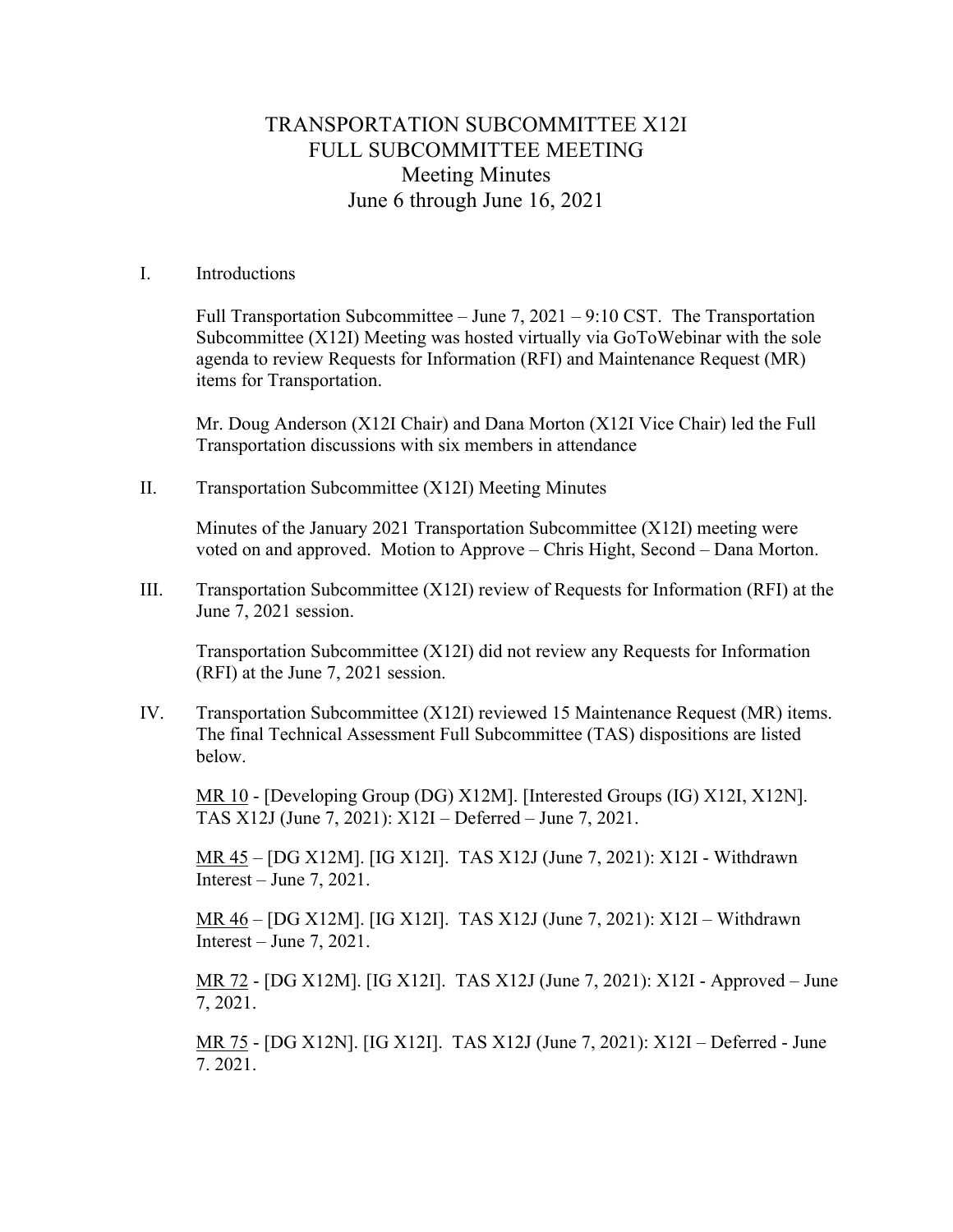MR 77 – [DG X12M]. [IG X12I]. TAS X12J (June 7, 2021): X12I – Approved – June 7. 2021.

MR 78 - [DG X12I]. TAS X12J (June 7, 2021): X12I - Approved - January 25, 2021. Recommended MR 78 be moved to member ballot.

MR 79 – [DG X12I]. TAS X12J (June 7, 2021): X12I - Approved - January 25, 2021. X12M – Withdrawn Interest – April 5, 2021. MR 79 is Proposed for Ballot.

MR 80 – [DG X12I]. TAS X12J (June 7, 2021): X12I - Approved - January 25, 2021. Recommended MR 80 be moved to ballot.

MR 82 – [DG X12M]. [IG X12I]. TAS X12J (June 7. 2021): X12I – Deferred – June 7, 2021.

MR 120 – [DG X12C]. [IG X12F, X12I, X12M, X12N]. TAS X12J (June 7, 2021): Approved by all Sub-Committees. Recommended MR 120 be moved to member ballot.

MR 129 - [DG X12N]. [IG X12I]. TAS X12J (June 7, 2021): X12I – Deferred – June 7, 2021.

MR 142 - - [DG X12N]. [IG X12I]. TAS X12J (June 7, 2021): X12I – Deferred – June 7, 2021.

MR 145 - [DG X12C]. [IG X12I, X12M, X12N]. TAS X12J (June 7, 2021): X12I – Approved – June 7, 2021.

MR 158 - [DG X12J]. [IG X12C, X12F, X12I, X12N]. TAS X12J (June 7, 2021): X12I – Deferred – June 7, 2021.

MR 034220 – Approved by X12I – June 7, 2021

V. Transportation Subcommittee (X12I) New Project Proposals

No new project proposals were submitted.

VI. Transportation Subcommittee (X12I) Steering Committee update

The Transportation Subcommittee Steering Committee met on June 6, 2021. They previewed the MRs discussed above.

VII. Transportation Subcommittee (X12I) Old Business

No old business was presented for discussion.